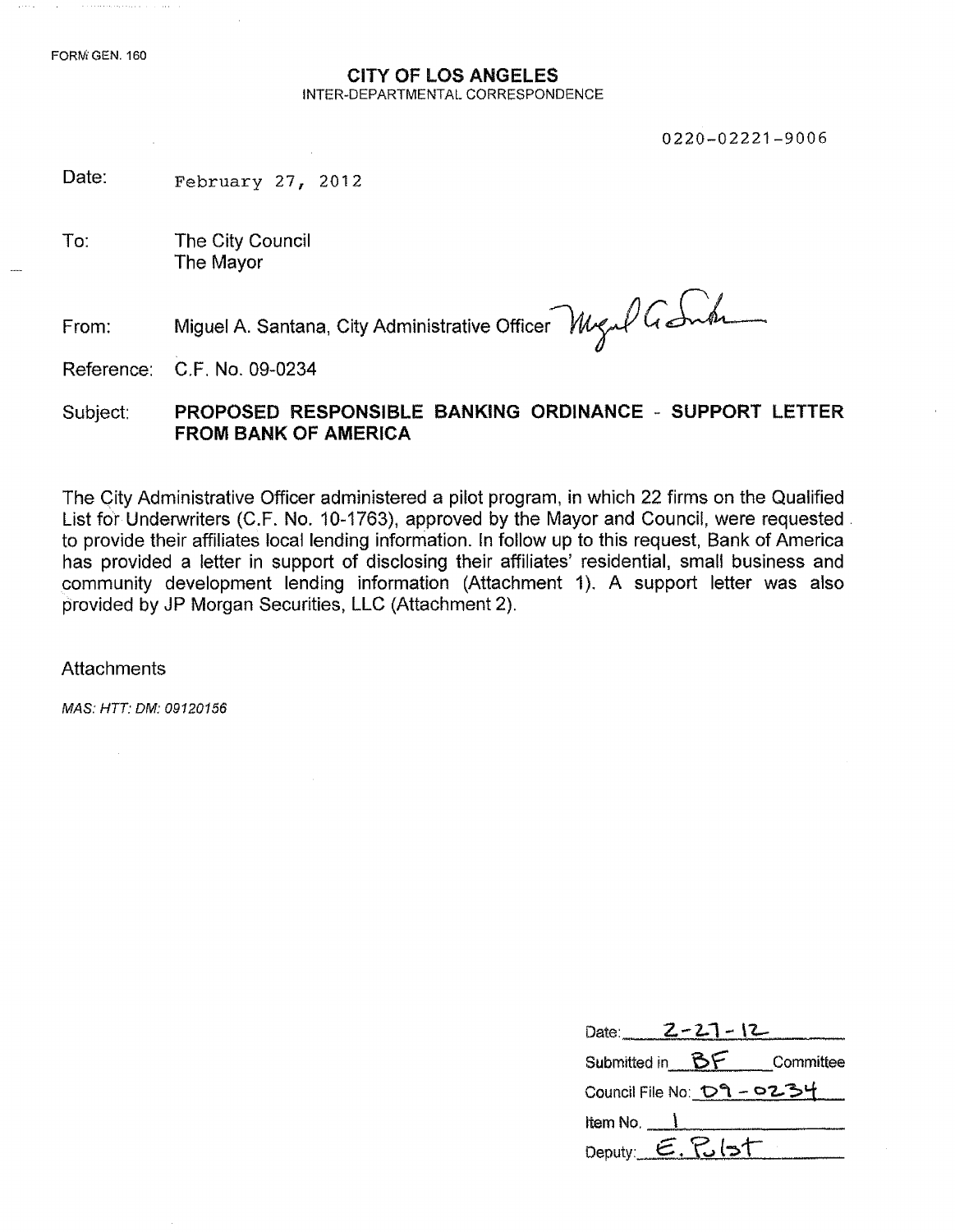# ATTACHMENT 1

 $\phi$  . The second second

### Correspondence from Bank of America dated February 24, 2012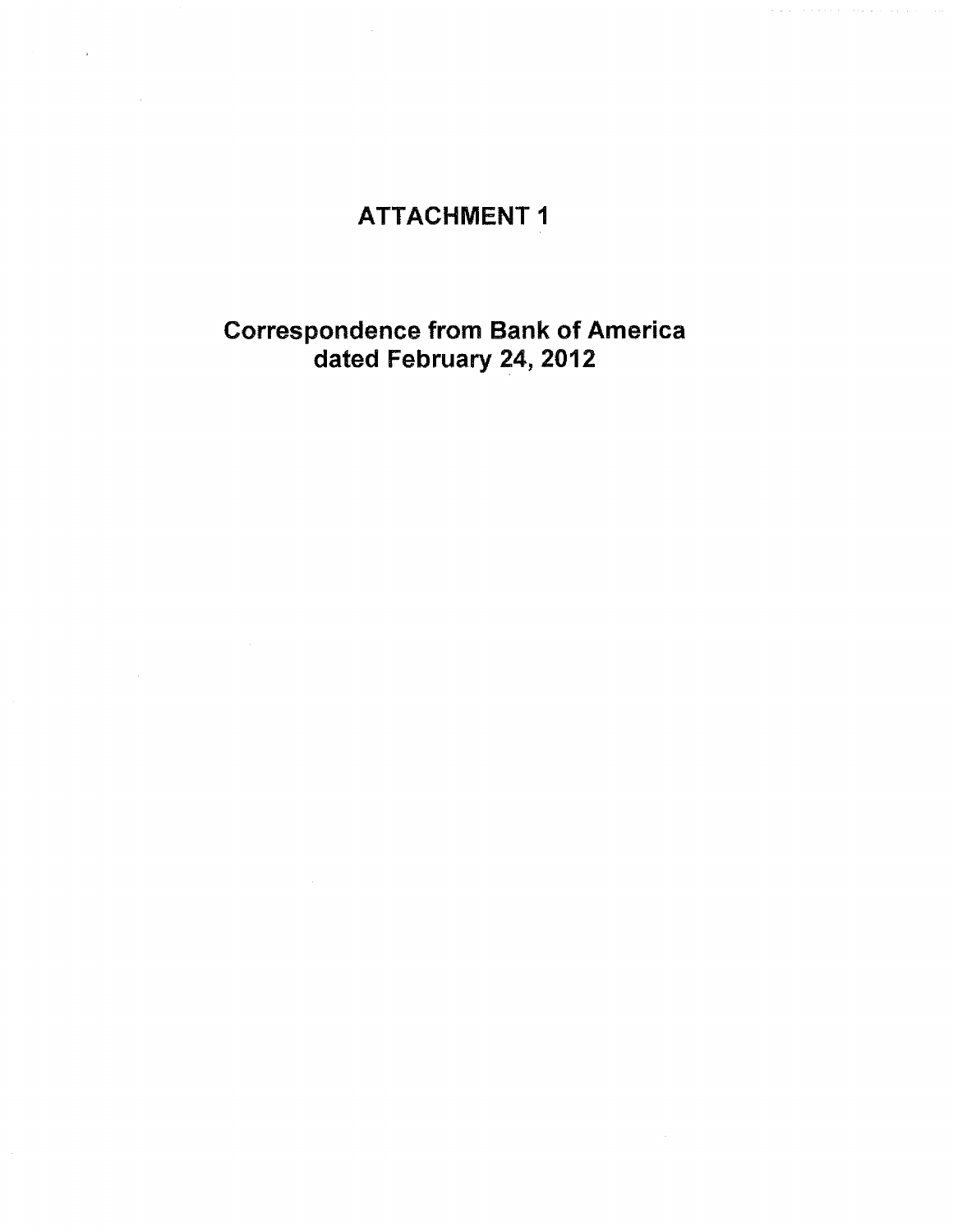**Bank of America** 

February 24, 2012

Mr. Miquel A. Santana City Administrative Officer City of Los Angeles - Office of the City Administrative Officer 200 North Main Street, City Hall East, Room 1500 Los Angeles, CA 90012

Dear Mr. Santana -

Since our founding in California more than one hundred years ago, Bank of America has established a strong tradition of civic engagement and meeting the financial service needs of the residents and businesses in the communities that we serve. Bank of America respects the City's desire to partner with financial service firms that demonstrate a record of supporting Los Angeles residents and community development in the city. The Bank believes that your recommendations relating to additional information under the proposed Responsible Banking Ordinance are a reasonable means of furthering this goal.

Bank of America is proud of our record in the Los Angeles community. In the City of Los Angeles in 2010, Bank of America:

- e *Completed over 6100 loan modifications and prevented more than 8400 foreclosures.* The Bank has partnered on housing initiatives - including providing foreclosure prevention information to underserved communities - with key organizations in the region including Los Angeles Neighborhood Housing Services, Korean Churches for Community Development, New Economics for Women and the Asian Pacific American Legal Center.
- o *Made over 2000 smaJl business loans totaling over* \$98 *million.* In addition to direct lending, the Bank invests in community development financial institutions (CDFls) in the Los Angeles-region such as Valley Economic Development Corporation, PACE, Los Angeles LOC, and the Low Income Investment Fund to provide financing and technical assistance to businesses that are unable to qualify for traditional bank financing.
- 0;> *Committed over* \$225 *million in community development lending and investment.* The Bank's recent community development efforts include financing for the YWCA Urban Jobs Corp Center, investment in the Downtown Women's Center's "Project Home" development; financing of the Lorena Apartments in East Los Angeles with its 112 units of affordable housing; and support of a mixed-use affordable housing project on Adams & Central.
- 0;> *Operated* 64 *branches with over* \$16.2 *bilfion in deposits.*

Bank of America remains committed to supporting the financial services needs of the residents and businesses in Los Angeles.

**Respectfull** Mike Kimball

SVP, Bank of America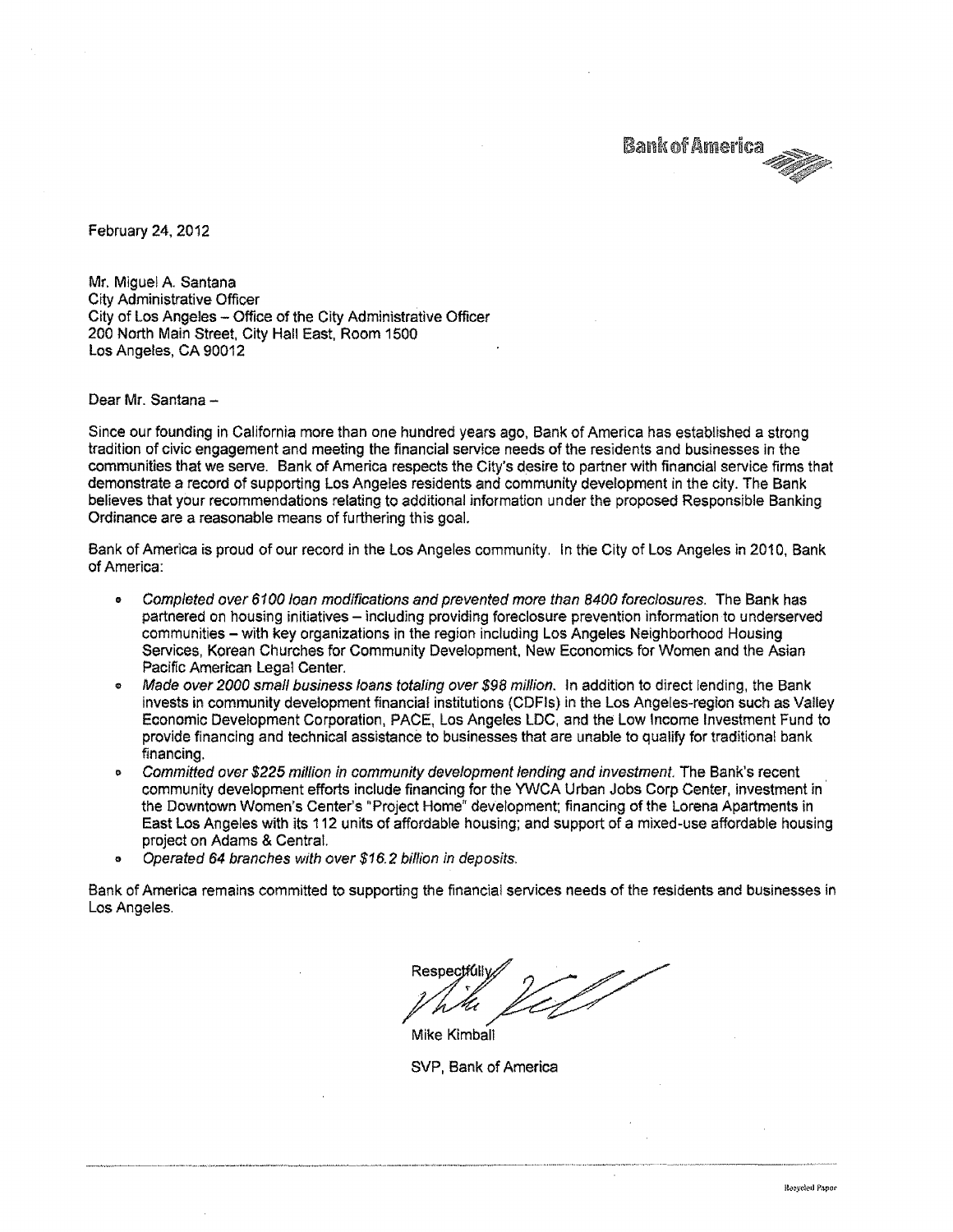## ATTACHMENT 2

 $\sim 10^{-11}$ 

 $\sim 10^{-1}$ 

 $\sim 10$ 

### Correspondence from J.P. Morgan Securities LLC dated February 7, 2012

 $\mathcal{L}$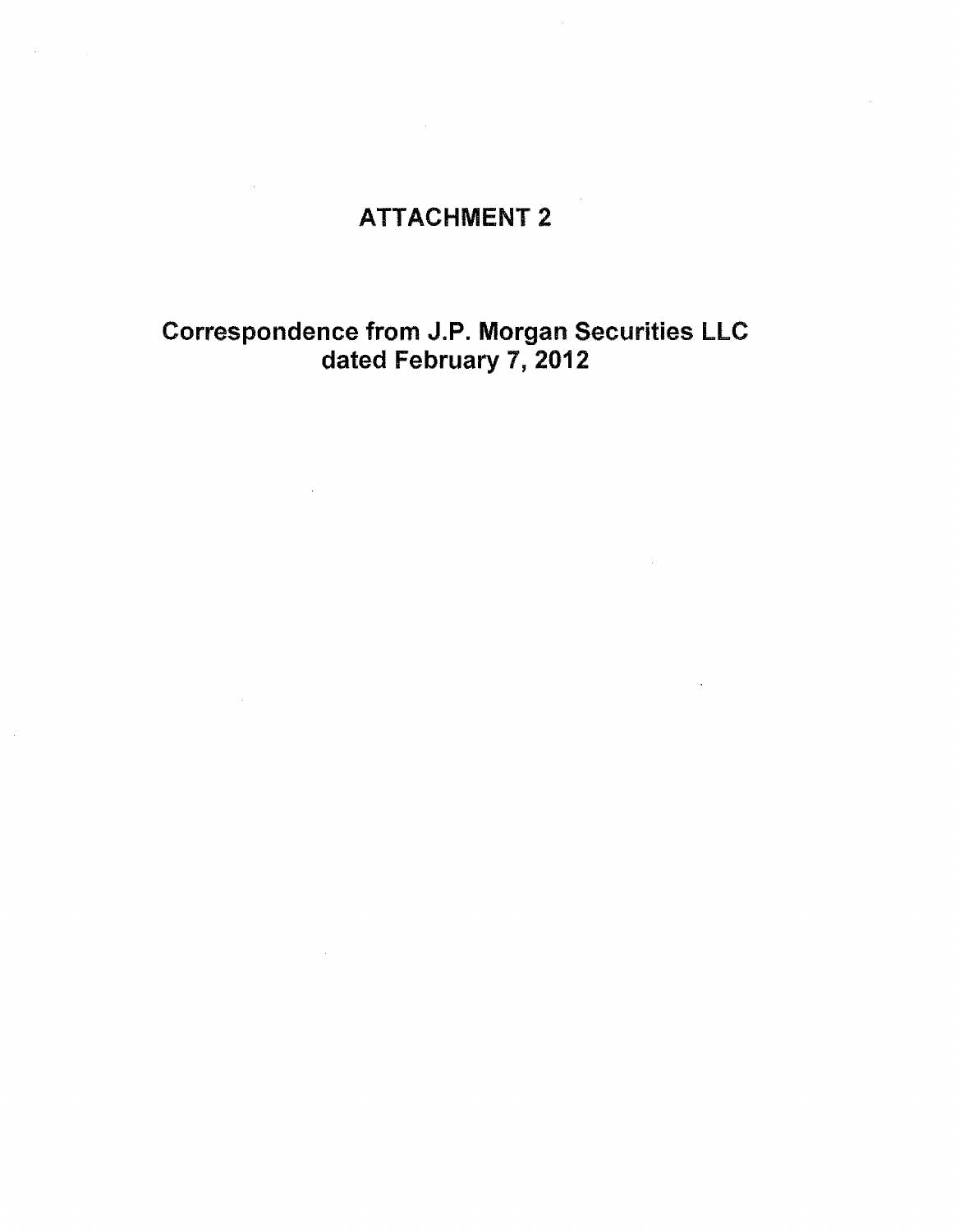# J.P.Morgan

Alex Burnett Manag.ing Director

February 7,2012

Mr. Miguel A. Santana City Administrative Officer City of Los Angeles - Office of the City Administrative Officer 200 North Main Street, City Hall East, Room 1500 Los Angeles, CA 90012

#### Re: J.P. Morgan's Proposal to Provide Underwriting, Remarketing and Investment Banking Services

#### Dear Mr. Santana:

In connection with our response to the *City* of Los Angeles' (the "City") RFP to Provide Underwriting, Remarketing and Investment Banking Services, on November 7, 20] I, J.P. Morgan provided to the City Administrative Officer (the "CAO") certain information regarding our lending activities in the Los Angeles area. Pursuant to Attachment  $1 -$ LENDING INFORMATION - Section A., we submitted detailed answers to Question 1 through 7, disclosing requested information on our residential, small business, and consumer lending operations as well as our community development loan and investment activity. Furthermore, we described our retail banking operations in the Los Angeles area, including providing the number of branches and the amount of deposits for residents.

J.P. Morgan is extremely proud of our record of service for the community and to residents of the City of Los Angeles. In 2010, JPMC completed over 4,700 modifications of distressed loans (including the reduction of principal), and prevented more 'than 7,400 foreclosures in the City of Los Angeles. J.P, Morgan is also the Number #1 Small Business Lender in Los Angeles. In 2010, JPMC made over 8,300 small business loans totaling more than \$112 million in the City of Los Angeles. Of these totals, 275 loans totaling \$12.7 million were made to businesses with revenues under a \$1 million.

hi accordance with your request, J.P. Morgan is prepared to continue to provide lending information based on census tracts. We respect the City's need to ensure that current and prospective financial services firms demonstrate a record of supporting LOS Angeles residents and community development in the City. We believe J,P. Morgan's record in this regard is particularly strong and we eagerly await the opportunity to evidence of our record in the community.

J.P. Morgan continues to deem such information confidential, non-public, proprietary and/or commercially sensitive. As such, this information does not carry any right of publication or disclosure, in whole or in part, to any other party, without the prior consent of J.P. Morgan.

> T\..:h:rh~mc -4 i**5" 3J5 <sup>7785</sup> F';J;/sh'nil:,:~** <sup>1</sup>*:5~l1{r-{j'i-4* <sup>7</sup> **ilkx.ht!lnc-u."t.irrnnrg.:".IH.l'.flH1** 560 Mission Street, Floor 3. San Francisco, California 94105

> > J.P. Morgan Securities Lt.C